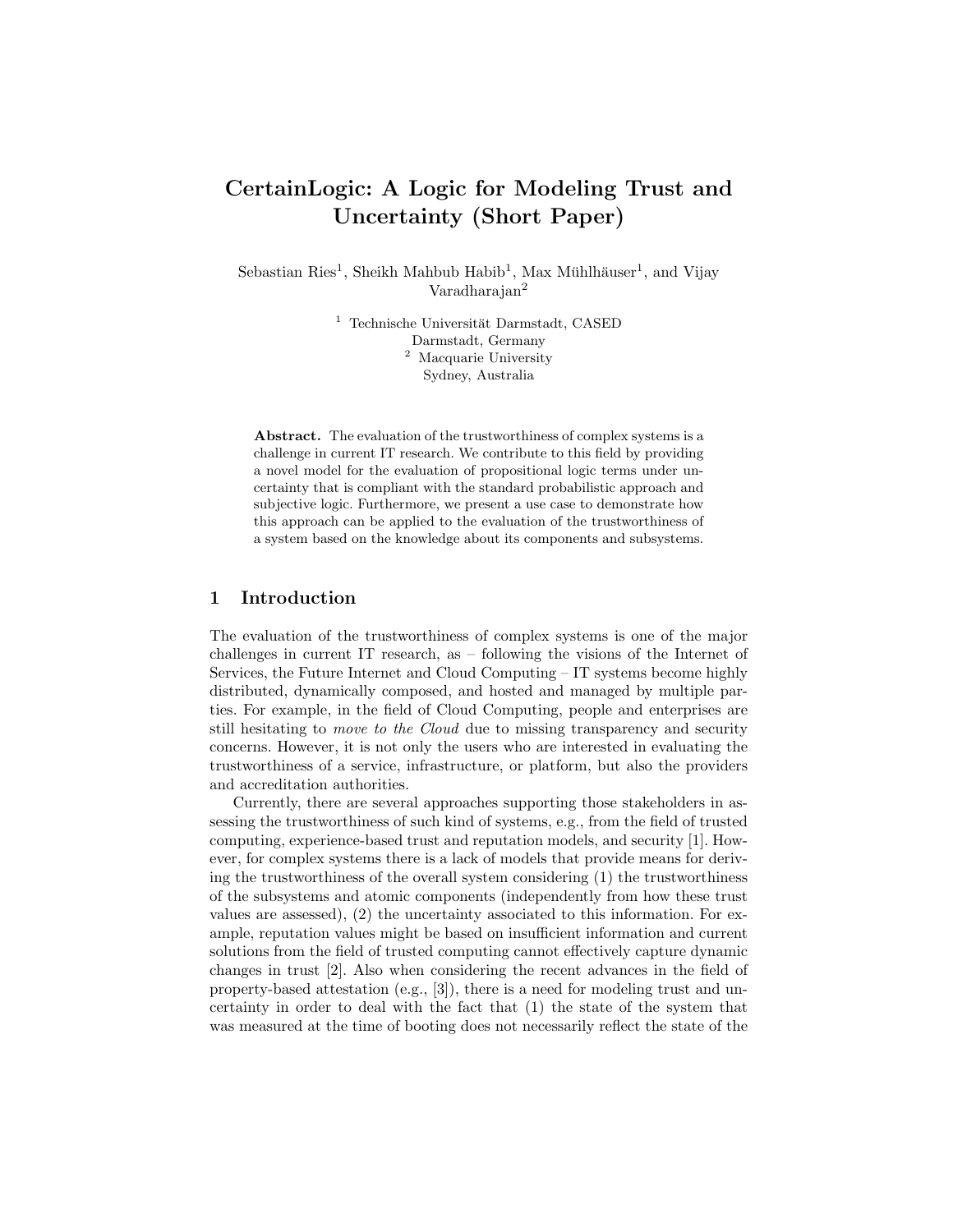system at the time of attestation and (2) that the authority that provides the property certificates might only be trusted to a certain degree [4].

As the core contribution of this paper, we define operators for AND, OR, and NOT for the evaluation of propositional logic terms under uncertainty and we give the properties of these operators. The operators have been designed to be compliant to the standard probabilistic approach and subjective logic [5, 6], which also provides the justification for the mathematical validity of the model. Furthermore, we introduce a use case to show how this approach could be used for evaluating the trustworthiness of a system in a Cloud Computing scenario and to show how the evaluation of the trustworthiness of a complex system relates to the evaluation of propositional logic terms. The paper is structured as follows: Sec. 2 presents the related work, Sec. 3 introduces a use case and Sec. 4 presents the model. Finally, we draw our conclusions in Sec. 6.

## 2 Related Work

In the field of trust modeling – for a definition of trust see  $[7]$  – there is a number of approaches modeling the (un-)certainty of a trust value, well-known approaches are given in [8–11]. However, those approaches do not tackle the issue of deriving the trustworthiness of a system based on the knowledge about its subsystems and components, instead the challenge of these approaches is to find good models for deriving trust from direct experience of a user, recommendations from third parties, and sometimes additional information, e.g. social relationships. Especially, those models aim on providing robustness to attacks, e.g., misleading recommendations, re-entry, Sybil attacks. For those tasks they usually provide operators for combining evidence from different sources about the same target (also called consensus) and for weighting recommendations based on the trustworthiness of the source (also called discounting).

Although, there are researchers in the field of trust focusing on modeling (un-)certainty [5, 9, 12, 13], they do not provide operators for the evaluation of propositional logic terms, except for "subjective logic" [5, 6].

Furthermore, there are well-known approaches for modeling uncertainty outside the trust field. At first, there is the standard probabilistic approach. However, this approach only allows to deal with the uncertainty of the outcome of the next event, but probabilities are assumed to be known.

Fuzzy logic [14] seems to be related, however, it models another type of uncertainty, which could be typed as linguistical uncertainty or fuzzyness.

There is the field of (Dempster-Shafer) belief theory, which again leads to "subjective logic"[5]. The main drawback of this model is that the parameters for belief, disbelief, and uncertainty are dependent on each other, which introduces an unnecessary redundancy from the perspective of modeling and prevents one from re-assign just a single parameter.

Beyond subjective logic there are numerous other approaches for probabilistic reasoning, see e.g. [15]. However, as we argue for the mathematical validity of our model based on its compliance to subjective logic and the standard probabilistic approach, we do not provide a discussion of probabilistic reasoning in general.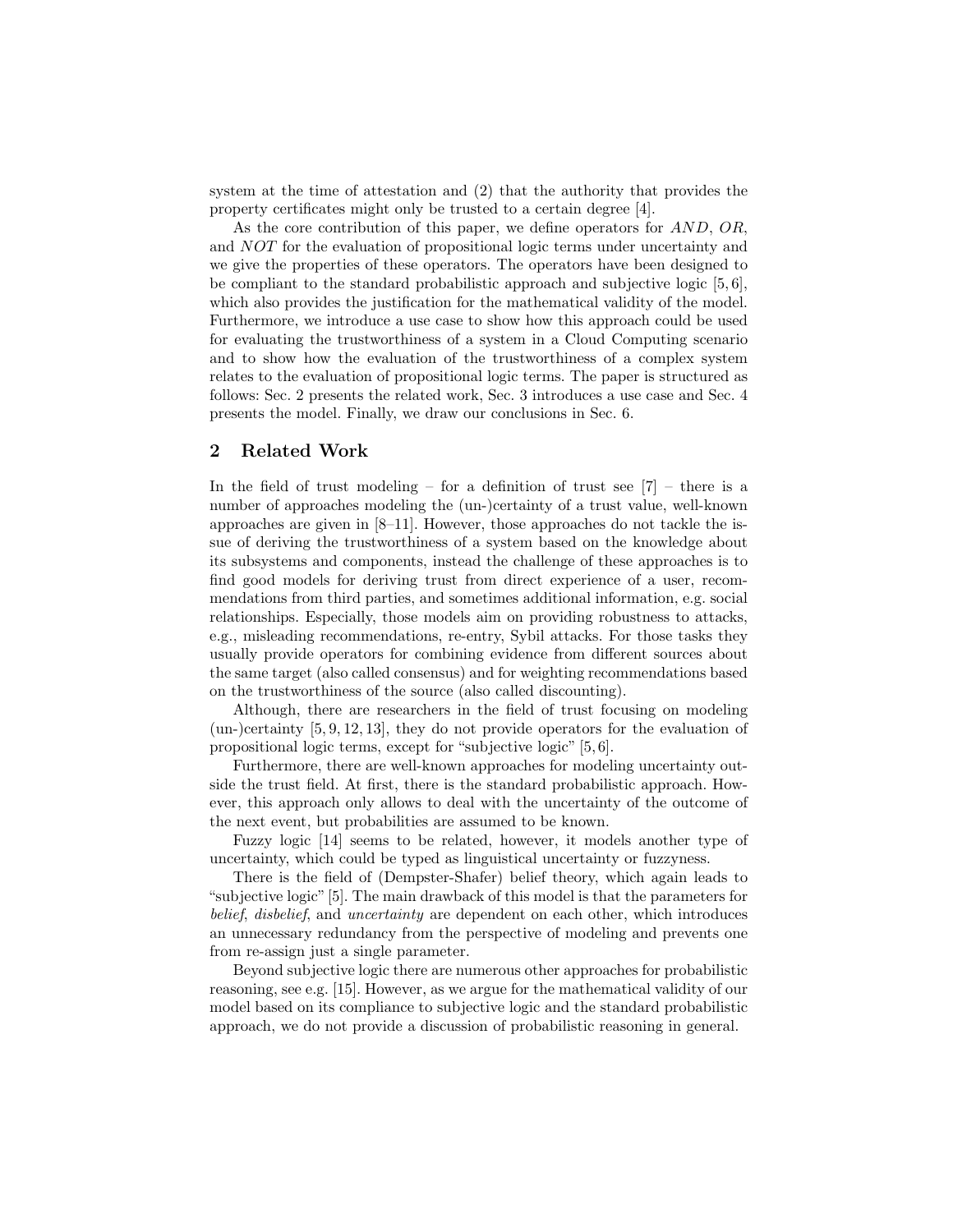Finally, it is possible to model uncertainty using Bayesian probabilities [16], this usually leads to probability density functions, e.g., the Beta probability density function. For the approaches in [5, 13], it has been shown that there are bi-directional mappings between the representations proposed in those papers and the Beta probability density function. It is possible to apply the propositional standard operators to probability density functions, however, this leads to complex mathematical operations and multi-dimensional distributions, which are also hard to interpret and to visualize. In our proposed approach, we will not increase the dimensions when calculating AND and OR.

## 3 Use Case

We introduce a scenario from the field of Cloud Computing, and show how the evaluation of the trustworthiness of the overall system can be carried out, if there is an appropriate approach for the evaluation of propositional logic terms (see also [17]). We evaluate the trustworthiness of a simple Customer Relationship Management (CRM) system focusing on the availability of the system.



Fig. 1. System architecture (incl. information about redundant components)

In the example (see Fig. 1), the CRM system  $S$  directly relies on two subsystems,  $S_1$  providing authentication capabilities,  $S_2$  offering storage capacity for sales data and data mining capabilities, and an atomic component C for the billing. Subsystem S1 consist of two authentication servers  $(A_1 \text{ and } A_2)$ , where at least one of the servers has to be available. Similarly, subsystem  $S2$  is composed of three redundant databases servers (only one needs to be available).

Based on the description above and assuming that the information about the trust values of the atomic components is known, the evaluation of the trustworthiness of the complete system in the context of availability, can be carried out by evaluating the following propositional logic term:

$$
(A_1 \vee A_2) \wedge (B_1 \vee B_2 \vee B_3) \wedge C
$$

where  $A_1$  is a proposition that is true if the component  $A_1$  behaves as expected (e.g., the component replies to requests within a certain time limit); the interpretations of the other propositions are assigned in the same way. Although, we restricted the scope of our example to availability, please note that it is possible to model statements about the fulfillment of other relevant properties (e.g., attested / self-evaluated security properties or reputation of a component or subsystem) as propositions and to consider them in the evaluation of the overall trustworthiness of the system using propositional logic terms. However, as the knowledge about the fulfilment of the propositions is subject to uncertainty, the evaluation method has to take this uncertainty into account when calculating the trustworthiness of the overall system.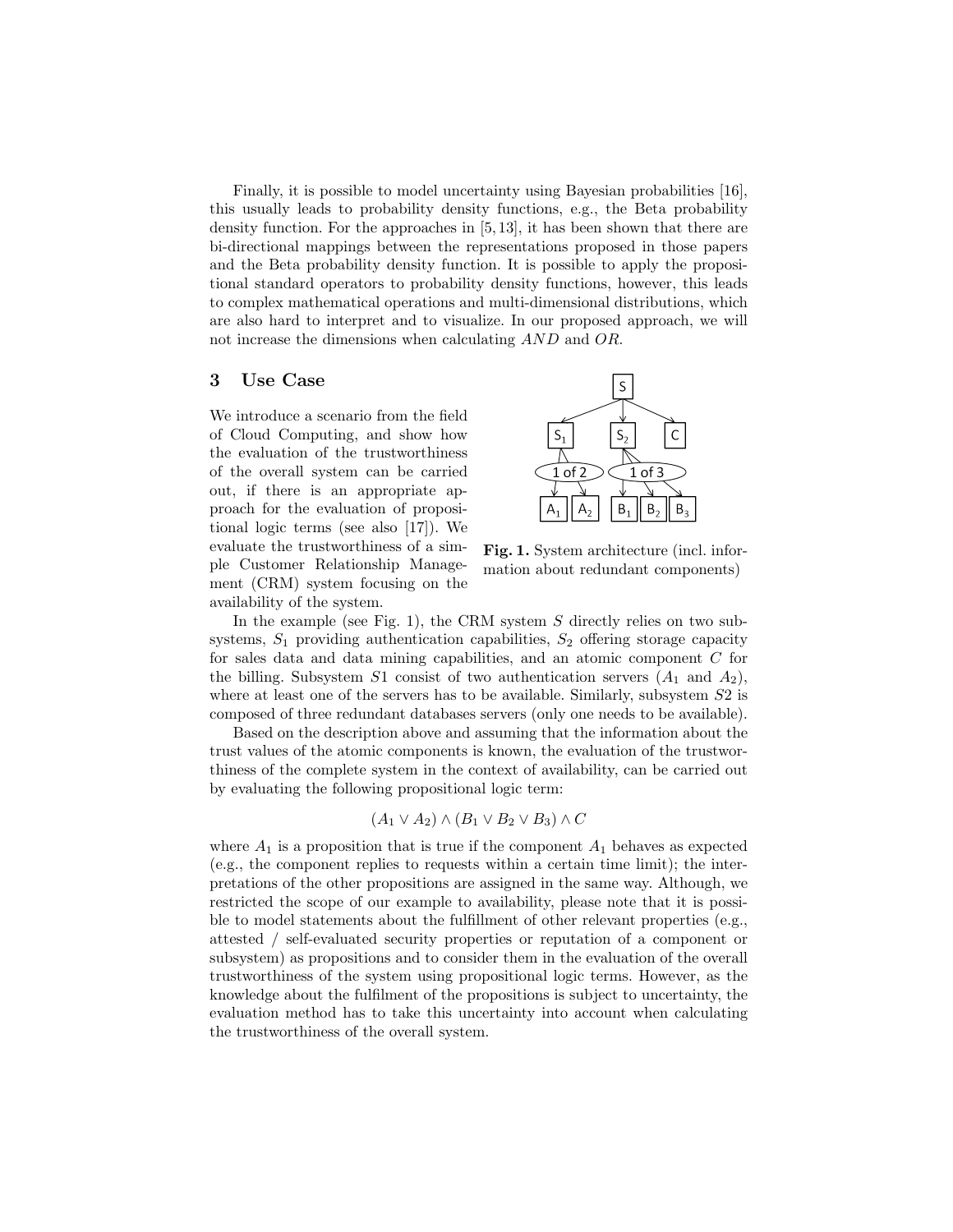# 4 CertainLogic

In the following, we introduce a novel model, which we call *CertainLogic*, for evaluating propositional logic terms that are subject to uncertainty. Especially, we define the standard operators of propositional logic: AND, OR, and NOT. However, before introducing these operators, we have to introduce a way for modeling probabilities and uncertainty.

#### 4.1 CertainTrust - Representation

The model for expressing opinions, this is how we call the construction for modeling probabilities that are subject to uncertainty (in accordance with [5]), is called CertainTrust [13]. CertainTrust (CT) bas been designed as a representation for evidence-based trust, but may also serve as a representation for uncertain probabilities. Additionally, it supports users with a graphical, intuitively interpretable interface (see [13, 18]).

#### Definition 4.1 (Representation CertainTrust)

In CertainTrust, an opinion  $o<sub>A</sub>$  about the truth of a proposition A is given as  $o_A = (t, c, f)$  where the parameters are called average rating  $t \in [0, 1]$ , certainty  $c \in [0,1]$ , and initial expectation value  $f \in ]0,1[$ . If it holds  $c = 0$  (complete uncertainty), the expectation value (see Def. 4.2) depends only on f, however, for soundness we define  $t = 0.5$  in this case.

The following introduces the basic semantics of the parameters<sup>3</sup>. The *average* rating t indicates the degree to which past observations (if there are any) support the truth of the proposition. It can be associated to the relative frequency of observations supporting the truth of the proposition. The extreme values can be interpreted as follows:

- $-$  average rating  $= 0$ : There is only evidence contradicting the proposition.
- average rating = 1: There is only evidence supporting the proposition.

The *certainty* c indicates the degree to which the average rating is assumed to be representative for the future. It can be associated to the number of past observations (or collected evidence units). The higher the certainty of an opinion is, the higher is the influence of the average rating on the expectation value in relation to the initial expectation. When the maximum level of certainty  $(c = 1)$ is reached, the average rating is assumed to be representative for the future outcomes. The extreme values can be interpreted as follows:

- $\sim$  certainty  $= 0$ : There is no evidence available.
- $-$  certainty  $= 1$ : The collected evidence is considered to be representative.

<sup>&</sup>lt;sup>3</sup>There are additional parameters defined in [13], i.e., the *weight* w of the initial belief, the number of expected evidence units N, and a parameter for considering the age of evidence. When deriving the parameters  $(t, c, f)$  from past evidence, one could assume  $w = 1$  and  $\lim_{N \to \infty} N$ . The param. age is not directly relevant for this paper.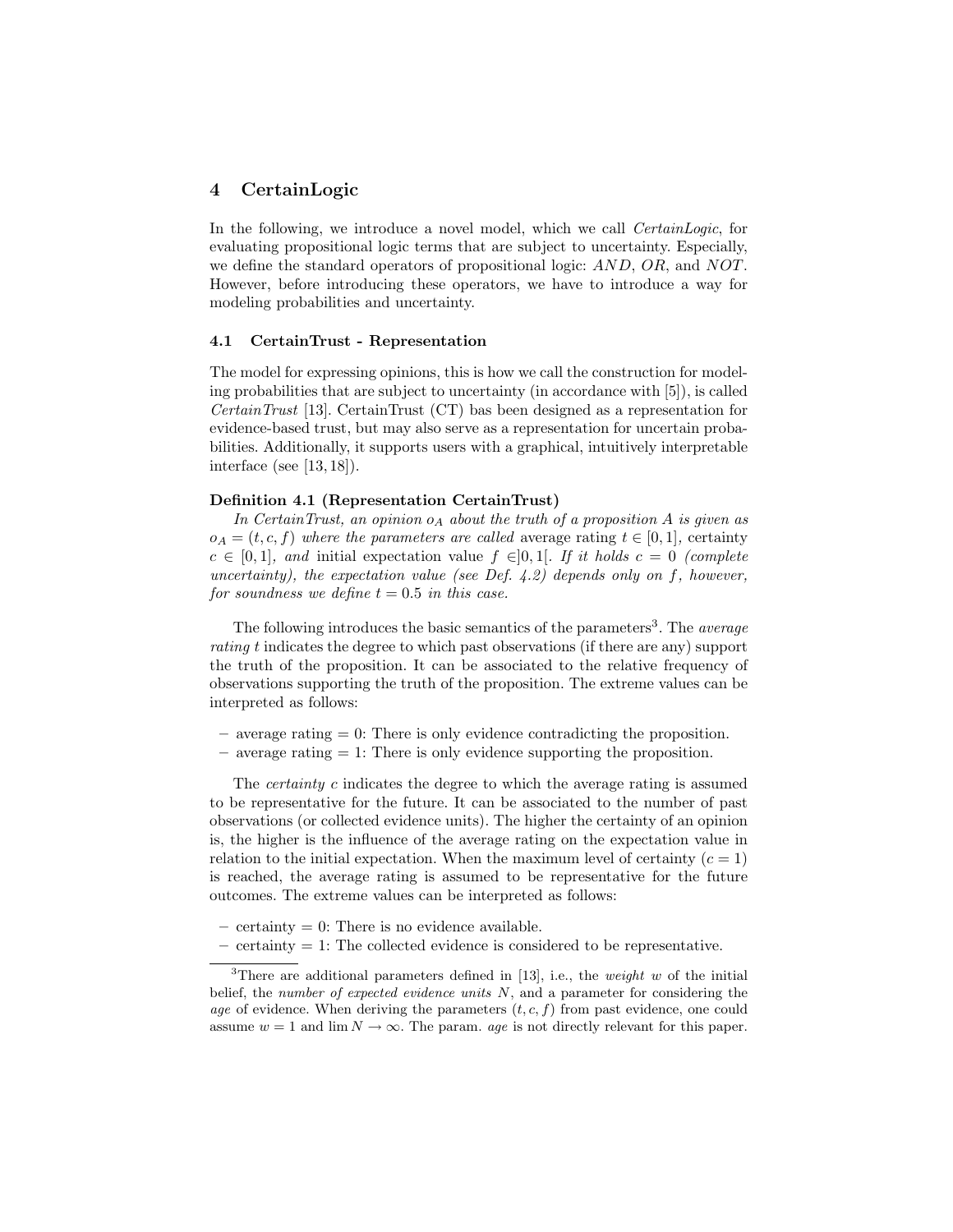Table 1. Definition of the operators

| ΟR  | $c_{A \vee B} = \! \! c_{A} + c_{B} - c_{A} c_{B} - \frac{c_{A}(1 - c_{B}) f_{B}(1 - t_{A}) + (1 - c_{A}) c_{B} f_{A}(1 - t_{B})}{f_{A} + f_{B} - f_{A} f_{B}}$<br>$t_{A\vee B}=\left\{\begin{array}{ll} \frac{1}{c_A\vee B}\left(c_A t_A+c_B t_B-c_A c_B t_A t_B\right) & \text{if } c_{A\vee B}\neq 0 \enspace, \\ 0.5 & \text{else} \enspace. \end{array}\right. ,$<br>$f_{A\vee B} = f_A + f_B - f_A f_B$                                                                                      |  |
|-----|----------------------------------------------------------------------------------------------------------------------------------------------------------------------------------------------------------------------------------------------------------------------------------------------------------------------------------------------------------------------------------------------------------------------------------------------------------------------------------------------------|--|
|     | $\begin{array}{ c c } \hline \\ & \multicolumn{3}{c }{\text{\small $c_{A\wedge B} = c_A + c_B - c_A c_B - \frac{\left(1 - c_A\right)c_B \left(1 - f_A\right)t_B + c_A \left(1 - c_B\right)\left(1 - f_B\right)t_A$}{1 - f_A f_B}$}}\\ \hline \\ & \multicolumn{2}{c }{\text{\small $AND$}}\hline \\ & \multicolumn{2}{c }{t_{A\wedge B} = \left\{\frac{1}{c_{A\wedge B}}\left(c_A c_B t_A t_B + \frac{c_A (1 - c_B)(1 - f_A)f_B t_A + (1 - c_A)c_B f_A (1 - f_B)t_B$<br>$f_{A \wedge B} = f_A f_B$ |  |
| NOT | $t_{-A} = 1 - t_A$ , $c_{-A} = c_A$ , and $f_{-A} = 1 - f_A$                                                                                                                                                                                                                                                                                                                                                                                                                                       |  |

The *initial expectation* f expresses the assumption about the truth of a proposition in absence of evidence.

The assessment of those parameters can be achieved in multiple ways, e.g., direct assessment by an expert, or derived from a Bayesian reputation system, subjective logic, or a Beta probability distribution.

#### Definition 4.2 (Expectation value of CT)

The expectation value of an opinion  $E(t, c, f) \in [0, 1]$  is defined as  $E(t, c, f) =$  $t * c + (1 - c) * f$ .

It expresses the expectation about the truth of the proposition taking into account the initial expectation, the average rating and the certainty.

#### 4.2 Logical Operators

Having introduced the representational model, we define the operators of propositional logic  $(OR, AND, and NOT)$ . These operators are defined in a way that they are compliant with the evaluation of propositional logic terms in the standard probabilistic approach. However, when combining opinions, those operators will especially take care of the (un-)certainty that is assigned to its input parameters, and reflect this (un-)certainty in the result.

**Operator OR** The operator OR is applicable when opinions for two independent propositions need to form a new opinion reflecting the degree of truth for at least one out of both propositions.

#### Definition 4.3 (Operator OR)

Let A and B be two independent propositions and the opinions about the truth of these propositions be given as  $o_A = (t_A, c_A, f_A)$  and  $o_B = (t_B, c_B, f_B)$ , respectively. Then, the resulting opinion is denoted as  $o_{A \vee B} = (t_{A \vee B}, c_{A \vee B}, f_{A \vee B})$ where  $t_{A\vee B}$ ,  $c_{A\vee B}$ , and  $f_{A\vee B}$  are defined in Table 1 (OR). We use the symbol ' $\vee$ ' to designate the operator OR and we define  $o_{A\vee B} \equiv o_A \vee o_B$ .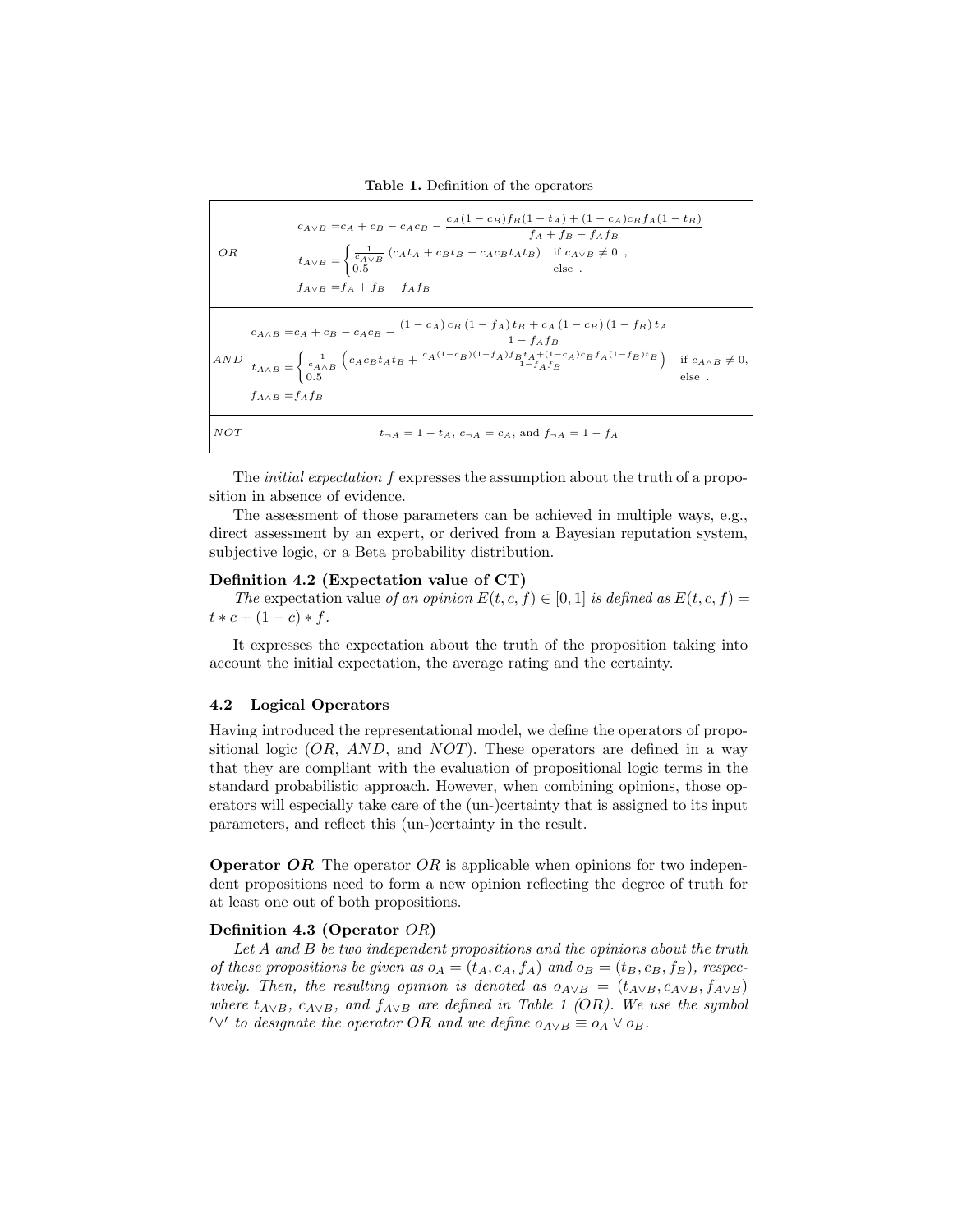**Operator AND** The operator  $AND$  is applicable when opinions for two independent propositions need to be aggregated to produce a new opinion reflecting the degree of truth of both propositions simultaneously.

Definition 4.4 (Operator AND) Let A and B be two independent propositions and the opinions about the truth of these propositions be given as  $o_A =$  $(t_A, c_A, f_A)$  and  $o_B = (t_B, c_B, f_B)$ , respectively. Then, the resulting opinion is denoted as  $o_{A\wedge B} = (t_{A\wedge B}, c_{A\wedge B}, f_{A\wedge B})$  where  $t_{A\wedge B}, c_{A\wedge B},$  and  $f_{A\wedge B}$  are defined in Table 1 (AND). We use the symbol ' $\wedge'$  to designate the operator  $'AND'$  and we define  $o_{A \wedge B} \equiv o_A \wedge o_B$ .

**Operator NOT** The operator NOT is applicable when an opinion about an proposition needs to be negated.

#### Definition 4.5 (Operator NOT)

Let A be a proposition and the opinion about the truth of this proposition be given as  $o_A = (t_A, c_A, f_A)$ . Then, the resulting opinion is denoted as  $\neg o_A =$  $(t_{\neg A}, c_{\neg A}, f_{\neg A})$  where  $t_{\neg A}$ ,  $c_{\neg A}$ , and  $f_{\neg A}$  are given in Table 1 (NOT). We use the symbol  $'\neg'$  to designate the operator NOT and we define,  $o_{\neg A} \equiv \neg o_A$ 

The operators for AND and OR are commutative and associative. The proofs for Theorem 4.1 and Theorems 4.2 are given in [19].

#### Theorem 4.1 (Commutativity)

It holds  $o_{A \wedge B} = o_{B \wedge A}$  and  $o_{A \vee B} = o_{B \vee A}$ 

#### Theorem 4.2 (Associativity)

It holds  $o_{A \wedge (B \wedge C)} = o_{(A \wedge B) \wedge C}$  and  $o_{A \vee (B \vee C)} = o_{(A \vee B) \vee C}$ .

The operators are *not distributive*, i.e., it does not hold that  $o_{A \wedge (B \vee C)}$  $o_{(A \wedge B) \vee (B \wedge C)}$ , as  $A \wedge B$  and  $A \wedge C$  are not independent propositions. Finally, it can be shown that the evaluation of the operators is compliant to the standard probabilistic approach as well as to subjective logic (see [19]).

# 5 Evaluation of the Use Case

In this section, we show how the operators of CertainLogic can be applied to the use case presented in Section 3. The propositional logic term for evaluating the trustworthiness of the system in the use case has been given as  $(A_1 \vee A_2) \wedge$  $(B_1 \vee B_2 \vee B_3) \wedge C$ .

For the evaluation, we assume that we have good knowledge about the components of subsystem  $S_1$  (consisting of  $A_1$  and  $A_2$ ) and subsystem  $S_2$  (consisting of  $B_1$ ,  $B_2$ , and  $B_3$ ) and that the components are highly available. The opinions for the components as well as for the resulting subsystems are given in table 2. In both cases, the subsystems are highly trustworthy  $(E(o_{S_1}) = 0.9963$  and  $E(o_{S_2}) = 0.9964$ ) and the certainty for both systems is high.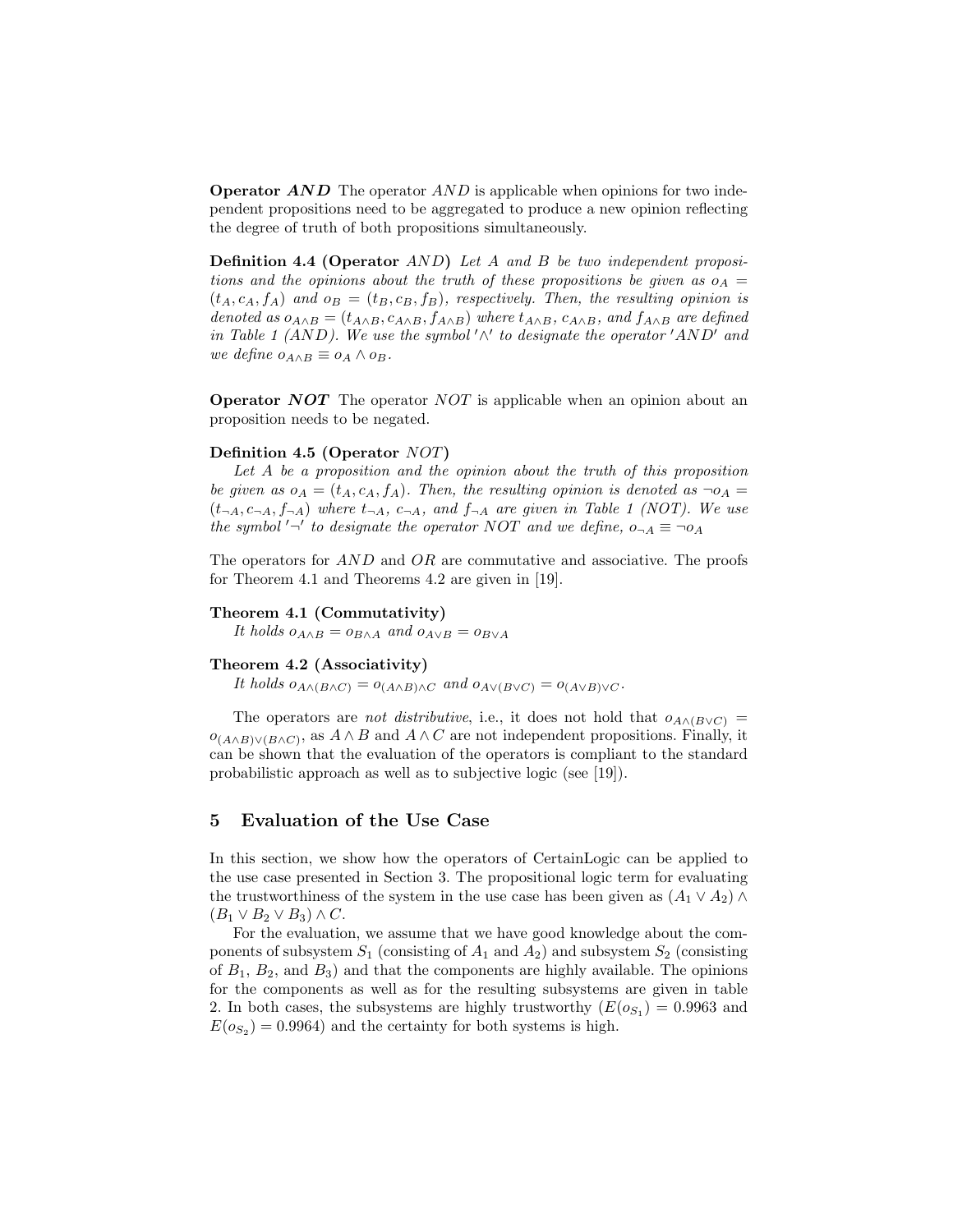Table 2. Resulting opinions for  $S_1$  (left) and  $S_2$  (right)

| (0.90, 0.98, 0.5)                                   | oв        | (0.9, 0.8, 0.5)                                                                   |  |
|-----------------------------------------------------|-----------|-----------------------------------------------------------------------------------|--|
| $O_{A_1}$<br>(0.99, 0.95, 0.5)                      | $O_{B}$   | (0.95, 0.8, 0.5)                                                                  |  |
| $O_{A_2}$                                           | $O_{B_2}$ | (0.9, 0.9, 0.5)                                                                   |  |
| $o_{A_1 \vee A_2} = o_{S_1}$ (0.9974, 0.9956, 0.75) |           |                                                                                   |  |
|                                                     |           | $\log_{1} \sqrt{B_2 \sqrt{B_3}} = o_{S_2} \left[ (0.9978, 0.9894, 0.875) \right]$ |  |

We show the advantage of the new operators presenting different scenarios regarding the trustworthiness of the atomic component C. Depending on whether the component is hosted by the owner of the overall system or by a third party, the certainty about the behavior of this component might be higher or lower. Here we consider two cases:

Case 1: We assume that the trustworthiness of C is given as  $o<sub>C</sub> = (0.9, 0.9, 0.5)$ [high certainty] or as  $o_C = (0.9, 0.1, 0.5)$  [low certainty]. For this case, the trustworthiness of the overall system S (consisting of  $S_1$ ,  $S_2$ , and C) are given in Table 3 (left). In the first row, we see that the *high certainty in*  $o<sub>C</sub>$  is also reflected in the resulting opinion ( $c_s = 0.9229$ ), whereas the *low certainty in o<sub>C</sub>* is reflected in the resulting opinion ( $c_s = 0.3315$ ) in the second row. In this example, we have different expectation values for  $o<sub>C</sub>$  (depending on the certainty), and thus also different expectation values for  $o<sub>S</sub>$ .

Case 2: We assume that the trustworthiness of C is given as  $o<sub>C</sub> = (0.9, 0.9, 0.9)$ [high certainty] or as  $o_C = (0.9, 0.1, 0.9)$  [low certainty]. Here, both opinions lead to the same expectation value. The expectation value for the trustworthiness of the overall system is also the same (due to the compliance with the standard probabilistic approach). However, in our approach the different values for the certainty in the input parameters are still visible in the final result, for the certainty it holds  $c_s = 0.9704$  [high certainty] and  $c_s = 0.7759$  [low certainty] (see Table 3 (right)).

**Table 3.** Resulting opinions for  $S$  – Case 1 (left) & Case 2 (right)

| $O_{C}$ | $ o_{S_1 \wedge S_2 \wedge C} = o_S $                                                                   | $O_C$ | $ o_{S_1 \wedge S_2 \wedge C} = o_S $               |
|---------|---------------------------------------------------------------------------------------------------------|-------|-----------------------------------------------------|
|         | high certainty $(0.9, 0.9, 0.5)$ $(0.8978, 0.9229,$ high certainty $(0.9, 0.9, 0.9)$ $(0.9028, 0.9704,$ |       |                                                     |
|         | 0.3281)                                                                                                 |       | 0,5906)                                             |
|         | $E(o_S) = 0.8538$                                                                                       |       | $E(o_S) = 0.8935$                                   |
|         | low certainty $ (0.9, 0.1, 0.5) $ $(0.9556, 0.3315,$                                                    |       | low certainty $ (0.9, 0.1, 0.9) $ $(0.981, 0.7759,$ |
|         | 0.3281)                                                                                                 |       | 0.5906)                                             |
|         | $E(o_S) = 0.5361$                                                                                       |       | $E(o_S) = 0.8935$                                   |

## 6 Conclusion

In this paper, we proposed a novel model for the evaluation of propositional logic terms under uncertainty. The operators for  $AND$  and  $OR$  can be shown to be associative and commutative, which is essential for the evaluation of propositional logic terms. Additionally, the operators can be shown to be compliant with the standard probabilistic evaluation of propositional logic terms and with subjective logic, which finally provides the justification for the mathematical validity of our model. However, the proposed approach is more expressive than the standard probabilistic approach, and although it is as expressive as subjective logic, it provides a simpler representation since it is based on independent parameters and it provides a more intuitive and more expressive graphical representation.